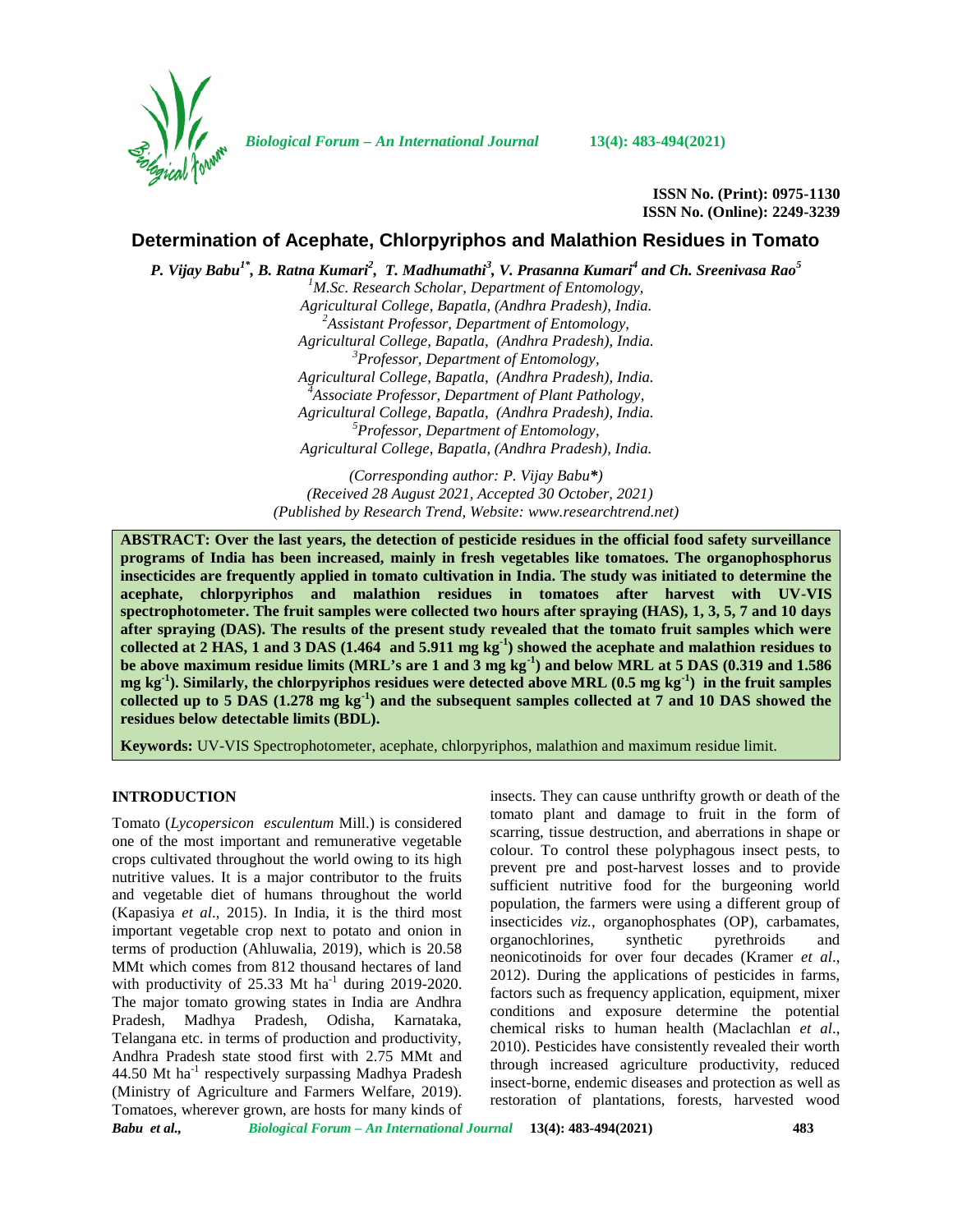products, homes and fibre (Ecobichon, 2000). Currently, pesticides are very valuable in developing nations, particularly those in tropical areas looking for entry into the global economy by providing off-season fresh vegetables and fruits to nations in more temperate weather. However, these goals cannot be achieved without the increased use of pesticides, mainly insecticides, herbicides and fungicides (Ecobichon, 2001). Food products contaminated with toxic pesticides are associated with severe effects on human health. More than 95% of sprayed insecticides and herbicides reach a destination other than their target species, including non-target species, air, water and soil (Cooper and Dobson, 2007). Pesticide contamination of both surface and ground waters can affect aquatic animals and plants, as well as human health when water is used for public consumption (Cerejeira *et al*., 2003). The increased use of chemical pesticides has resulted in contamination of the environment and also caused many associated long-term effects on human health. Pesticides have been associated with a wide spectrum of human health hazards, ranging from short-term impacts such as headaches and nausea to chronic impacts like cancer, reproductive harm and endocrine disruption (Bankar *et al*., 2012). The use of pesticides helped to increase crop yield and improve product quality, but due to their indiscriminate usage, the residue levels of the pesticides increased in the economic parts of the vegetables (Aktar *et al*., 2009). Food Safety and Standards Authority of India reported that among the 23,660 samples analysed, pesticide residues were detected in 4,510 samples (19.10%), out of which the residues in 523 (2.2%) were found exceeding maximum residue limits (MRL's) (FSSAI, 2019). It was found that 61 per cent of the 712 vegetable samples analysed contained pesticide residues, 11 per cent of which exceeded the respective MRL values (Pavan, 2010). To alleviate the problems that are created by the increased and indiscriminate use of pesticides, any tool that is good enough which meet the environmental needs, provides a good harvest to the farmer and safety to the people. Judicious use of chemicals as a component of integrated pest management (IPM) is the safest means of pest control among the methods available now. In this context, a study was conducted to determine the acephate, chlorpyriphos and malathion residues in tomatoes which were the most frequently used insecticides by tomato farmers in Andhra Pradesh.

## **MATERIALS AND METHODS**

Insecticide residues were estimated in the tomato fruit samples using UV- VIS spectrophotometer based on Beer-Lambert's law. The harvestable tomato fruit samples from the plots sprayed with acephate, chlorpyriphos and malathion were collected at two hours after spraying (HAS), 1, 3, 5, 7 and 10 days after

spraying (DAS) respectively. A total of 108 tomato fruit samples were collected (3 samples from each treatment for six times after each spray) from the respective treatments and only three samples were collected from the control treatment for method validation.

**Preparation of Primary Stock Solution.** Acephate 75 SP, chlorpyriphos 20 EC and malathion 50 EC insecticides were bought from the local market to prepare insecticide standards. Different colouring reagents *i.e*., anthracene, p-aminoacetophenone and ammonium metavanadate (purchased from Quality Traders, Guntur) were added while preparing the standards.

Primary stock solutions of acephate and chlorpyriphos at the concentration of  $1000 \mu g$  ml<sup>-1</sup> each were prepared by adding exactly 0.13 g of acephate and 0.5 g of chlorpyrifos insecticides into 100 ml of double-distilled water. Malathion stock at the concentration of 1000 µg  $ml<sup>-1</sup>$  was prepared by adding 0.2 g of malathion in 100 ml of acetone solution for better solubility. Micropipettes, volumetric flasks and graduated test tubes were used to transfer the aliquots and to make up the volume throughout the experiment to reduce the error.

**Preparation of Working Standards for Acephate Residues Analysis.** Based on Beer's-Lambert law, working standards of acephate at 0.1, 0.5, 1.0, 3.0 and 5.0  $\mu$ g ml<sup>-1</sup> concentrations were prepared by serial dilution method using 1000 μg ml<sup>-1</sup> of acephate primary stock solution. Acephate residues were determined by following the method described by Elgailani and Alghamdi (2018). The absorption spectrum of products was obtained by the reaction of acephate with anthracene in nitric acid  $(HNO<sub>3</sub>)$ .

**Preparation of Anthracene Reagent:** About one gram of anthracene was dissolved in 100 ml of concentrated  $HNO<sub>3</sub>$  (minimum assay 68-70%). The solution was stirred until the anthracene was completely dissolved to give reddish-orange colour and filtered to remove any unwanted particles. Care should be taken while handling concentrated  $HNO<sub>3</sub>$ .

**Preparation of Working Solutions of Acephate for Analysis with UV-VIS Spectrophotometer:** About 2 ml each of the prepared working standards (0.1, 0.5, 1.0, 3.0 and 5.0  $\mu$ g ml<sup>-1</sup>) of acephate was transferred into a test tube and 1 ml of anthracene reagent (extra pure 99%) followed by 2 ml of NaOH (Purity 97%) solution (1.0 M) were added. The solutions were kept static for 5 min until the coloured complex (red or orange) was developed. The absorbance of the solutions

was measured at 380 nm ( $\lambda_{\text{max}}$ ) versus blank.<br>**Preparation** of Working Standards **Preparation of Working Standards for Chlorpyriphos Residues Analysis.** Working standards of chlorpyriphos in the range  $0.07$  to 5.00  $\mu$ g ml<sup>-1</sup> that obeyed Beer's-Lambert law were prepared by serial dilution method using a primary stock solution of 1000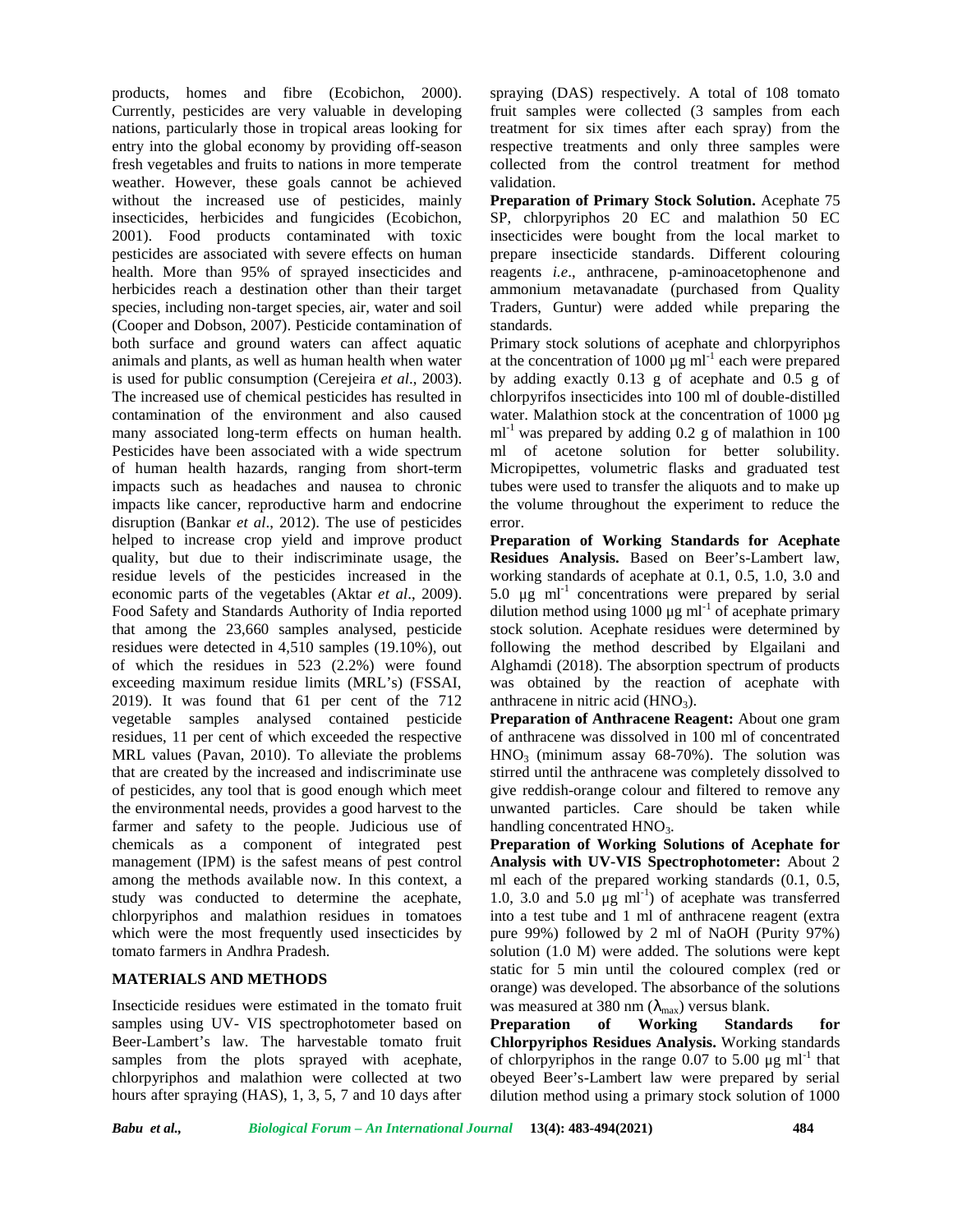$\mu$ g ml<sup>-1</sup>. The residues were determined by following the **Pre** method described by Thakur *et al.* (2017). This method was based on alkaline hydrolysis of chlorpyriphos to 1, 2, 4-trichloropyridine, followed by coupling with diazotized p-aminoacetophenone in an alkaline medium.

**Preparation of diazotized p-aminoacetophenone:** About 3.18 g of p-aminoacetophenone (99% extra pure) was dissolved in 45 ml of concentrated HCl (Hydrochloric acid, 35-38% minimum assay), and then diluted to 500 ml with distilled water (solution I). This solution was kept in a glass stoppered volumetric flask Extraction and and was stored in an icebox when not in use for its stability for 2 months. Then, about 4.5 g of  $NaNO<sub>3</sub>$ (Sodium nitrate, extra pure 99%) was dissolved in 100 ml with distilled water (solution II). Thereafter, 2 ml of solution I was measured in a 25 ml brown glass stoppered graduate tube, placed in an ice bath and then 2 ml of solution II was added. The graduate tube was allowed to stand for 20 min with the occasional whirling of the tube. With the completion of this reaction, the diazo reagent was ready to use and was used within an hour after preparation.

**Preparation of Final Working Solutions of Chlorpyriphos for Analysis with UV-VIS Spectrophotometer:** About 5 ml of the chlorpyriphos standard was taken in a 25 ml graduated tube and to this, 1 ml of 1 M sodium hydroxide (NaOH) (97% purity) was added. The solution was kept for 30 min at room temperature for complete hydrolysis. Then 1 ml of diazotized p-aminoacetophenone was added. Later, the solutions were kept for 45 min for yellowish-orange colour development. The solution was then diluted to the mark with distilled water in 25 ml graduated tube and absorbance was measured at 290 nm  $(\lambda_{\text{max}})$  against a reagent blank.

**Preparation of Working Standards for Malathion Residues Analysis.** Working standards of malathion ranged from 0.01 to 5.0  $\mu$ g ml<sup>-1</sup> (Which obeyed Beer's-Lambert law) concentrations were prepared by serial dilution method using 1000  $\mu$ g ml<sup>-1</sup> primary stock solution. Malathion residues were determined by following the method described by Norris *et al.* (1954) and Venugopal *et al.* (2012). Decomposition of malathion was done with the addition of alcoholic KOH (Potassium Hydroxide). Dimethyldithiophosphate produced was made to react with ammonium metavanadate in nitric acid that led to the formation of blue colour.

**Preparation of Ammonium Metavanadate (NH4VO3) Reagent:** About 1.25 g of ammonium metavanadate was dissolved in hot water. The solution was cooled and 10 ml of concentrated  $HNO<sub>3</sub>$  (Nitric acid, minimum assay 68-70%) was added. The solution was allowed to stand overnight and filtered if necessary. Later, the solution was diluted to 500 ml with distilled water and was stored in a glass container.

**Preparation of Working Solutions of Malathion for Analysis with UV-VIS Spectrophotometer:** An aliquot of 2 ml malathion working standard, 2 ml of ammonium metavanadate (98% extra pure), 1ml of potassium hydroxide (99.99% pure) and 2 ml of ethyl alcohol (99.50% pure) were taken into a 25 ml standard flask and volume was made up to 25 ml with concentrated  $HNO<sub>3</sub>$  and with water. The resultant mixture was heated at 50-70°C for one hour until the solution turned blue. The resulting absorbance of the blue colour was measured at 760 nm  $(\lambda_{\text{max}})$ .

**Clean-up of Samples.** A representative tomato fruit sample of 50 g was collected from the pooled replications of respective treatments of acephate, chlorpyriphos and malathion in the field. About 5-10 g of anhydrous sodium sulphate  $(Na_2SO_4)$ (99.3-99.7% pure) was added to the fruit sample and then it was made into a fine paste using a Sumeet Mixer grinder (blending machine). Then, the blended sample was filtered using the Buchner funnel under suction using Sisco® vacuum pump. The filtrate was later transferred to one litre separatory funnel and extracted with 100 ml each of ethyl acetate (99% purity) and dichloromethane (99.8% purity) (exchange solvent) by vigorous shaking. The separatory funnel was kept standstill for the formation of organic and aqueous layers depending on a density gradient. The organic layer of each of the samples was collected in a conical flask and the upper aqueous layer was discarded. Again, ethyl acetate and dichloromethane solvents were added to the aqueous layer in the separatory funnel and shaken well. Further, the lower organic layer was collected. The organic layers thus collected were filtered with Whatman no.1 filter paper after the addition of 15 g of  $Na<sub>3</sub>SO<sub>4</sub>$ . The elute was later concentrated up to 5-10 ml using a rotary vacuum evaporator at a temperature of 50-60°C and 240-250 rpm.

## **Preparation of Tomato Fruit Samples for Analysis with UV-VIS Spectrophotometer.**

About 5 ml of the concentrated tomato fruit sample elute was taken in a test tube, and 2 ml each of the respective colouring reagents of insecticides were added. The absorbance values and wavelength scans were taken using a UV-VIS spectrophotometer after the colour development in the tomato fruit sample at wavelengths 380, 260 and 760 nm for acephate, chlorpyriphos and malathion, respectively.

**Estimation of Insecticide Residues in UV-VIS Spectrophotometer.** A wavelength scan of the working solutions was done to ensure the elution of the peak at the specific wavelength. About 5 ml each of acephate (red or orange coloured), chlorpyriphos (yellowish orange coloured) and malathion (blue coloured) working solutions was taken into each quartz cuvettes and scanned to determine the absorption maxima ( $\lambda_{\text{max}}$ ). Further, the absorbance values of working solutions were taken and a calibration graph was plotted between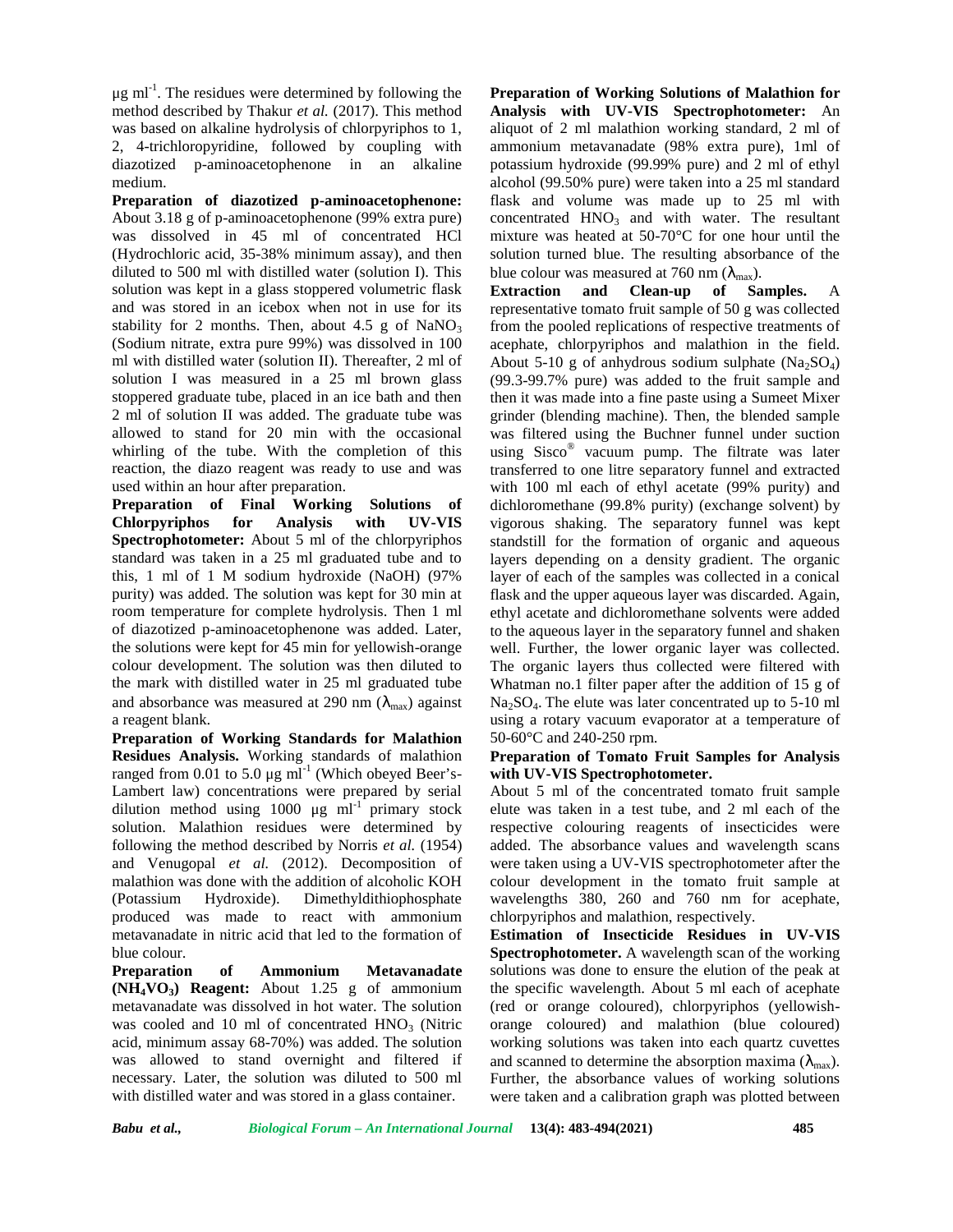absorbance and concentration to check the linearity of the standards.

The tomato fruit samples that were prepared as mentioned above were scanned to confirm the presence of residue at that particular absorption maximum ( $\lambda_{\text{max}}$ ) as obtained for the insecticide working solutions. Further, the absorbance values were taken at the absorption maxima ( $\lambda_{\text{max}}$ ) for the fruit samples from the respective acephate, chlorpyriphos and malathion treatments.

A regression equation " $y = bx + C$ " was developed from the linearity graph of standards, in which the absorbance values of the tomato fruit samples (3 replications in each treatment) elute was substituted to determine the respective insecticide residue in the field collected tomato fruit samples. 'y' is the absorbance of the tomato fruit sample, 'b' is the slope of the linearity graph of the insecticide standards, 'x' is the insecticide residue value and c is the intercept.

**Method Validation.** The method was validated in terms of linearity, accuracy, precision (intraday and inter-day precision), sensitivity and repeatability.

**Linearity:** The aliquots of concentrations ranging from 0.1 to 5  $\mu$ g ml<sup>-1</sup> for acephate, 0.07 to 5  $\mu$ g ml<sup>-1</sup> for chlorpyriphos and 0.01 to 5  $\mu$ g ml<sup>-1</sup> for malathion were analysed in triplicate. The results were used to calculate the equation of the line by using linear regression by the least-squares regression method.

**Accuracy:** To the pre analysed tomato fruit sample (control treatment) solutions, a known amount of standard insecticide stock solution was added at different levels *viz*., 80, 100 and 120 per cent *i.e*., 0.8, 1.0 and 1.2  $\mu$ g ml<sup>-1</sup>. These solutions were reanalysed by the proposed method and the recovery (%) was calculated by using the following formula. e the respective insecticide residue in the field-<br>
incomto fruit sample, 'b' is the absorbance of the linearity<br>
to mit to more fruit sample, 'b' is the slope of the linearity<br>
and cost the intercept.<br>
In the insecticide

$$
Recovery (%) = \frac{Amount found}{Amount added} \times 100
$$

**Precision:** The precision of the method was studied as intraday and inter-day variations. Intraday precision was determined by analysing the particular concentrations *vs* absorbances of insecticide solutions in the spectrophotometer at three hours interval for three times on the same day. Inter day precision was determined by analysing the particular concentrations of insecticide solutions for three days over a week. Standard stock solution was added at<br>
standard standard standard in the standard covery (%) was<br>
y using the following formula.<br>
Equation and the recovery (%) was<br>
y using the following formula.<br>
Covery (%) =  $\frac{3}{\text{Amount found}}$ 

**Repeatability:** Repeatability expressed as relative standard deviation (RSD) was calculated by analysing the particular concentration of insecticide solution in terms of absorbances six times with no time-lapse. RSD<br>was calculated by using the following formula.<br>RSD  $\left[\n\begin{array}{c}\n\text{RSD} \\
\text{RSD} \\
\text{RSD}\n\end{array}\n\right]$ was calculated by using the following formula.

$$
RSD = \frac{\text{Standard deviation}}{\text{Mean}} \times 100
$$

**Sensitivity:** The sensitivity measurements of insecticide residues were estimated in terms of the limit of quantification (LOQ) and limit of detection (LOD). The LOQ and LOD were calculated by using the following equations.

$$
LOD = 3.3 \times N/B
$$

$$
LOQ = 10 \times N/B
$$

Where, 'N' is the standard deviation of blank absorbance values of the respective insecticide  $(n = 3)$ , taken as a measure of noise, and 'B' is the slope of the corresponding calibration curve.

#### **RESULTS AND DISCUSSION**

**Method validation. Linearity:** Linearity graphs of acephate, chlorpyriphos and malathion insecticide standards were shown in Fig. 1, 2, 3. The concentrations and absorbance values of the respective insecticides were given in Tables 1, 2 and 3. It was seen that the concentration and absorbance were directly proportional to each other. Hence, Beers law was obeyed in the range 0.1 to 5  $\mu$ g ml<sup>-1</sup> for acephate, 0.07 to 5 μg ml<sup>-1</sup> for chlorpyriphos and 0.01 to 5 μg ml<sup>-1</sup> for malathion.



**Fig. 1.** Linearity graph for acephate standards.



**Fig. 2.** Linearity graph for chlorpyriphos standards.



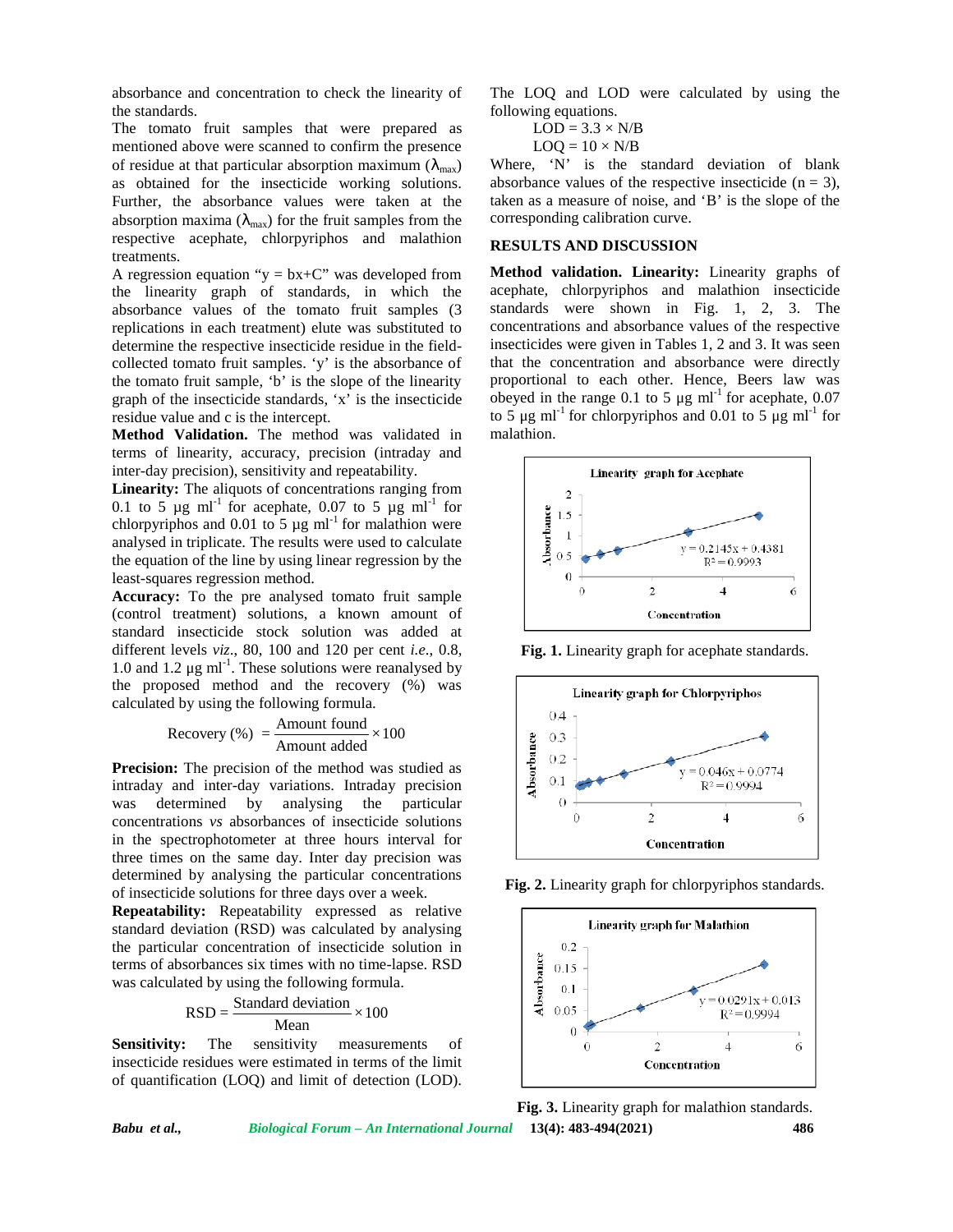| -                              |            |
|--------------------------------|------------|
| <b>Concentration</b>           | Absorbance |
| $0.1 \,\mu g \,\text{ml}^{-1}$ | 0.45       |
| $0.5 \mu g$ ml <sup>-1</sup>   | 0.55       |
| $\mu$ g ml <sup>-1</sup>       | 0.65       |
| $3 \mu g$ ml <sup>-1</sup>     |            |
| $5 \mu g$ ml                   |            |

### **Table 1: Concentration and absorbance values of acephate standards.**

## **Table 2: Concentration and absorbance values of chlorpyriphos standards.**

| Concentration                   | Absorbance |
|---------------------------------|------------|
| $0.07 \,\mu g \text{ ml}^{-1}$  | 0.078      |
| $0.15 \,\mu g \text{ ml}^{-1}$  | 0.083      |
| $0.3 \mu g \text{ ml}^{-1}$     | 0.095      |
| $0.6 \,\mu g \, \text{ml}^{-1}$ | 0.104      |
| $1.25 \,\mu g \text{ ml}^{-1}$  | 0.135      |
| $2.5 \mu g \text{ ml}^{-1}$     | 0.192      |
| $5 \mu g$ ml <sup>-1</sup>      | 0.307      |

## **Table 3: Concentration and absorbance values of malathion standards.**

| <b>Concentration</b>            | Absorbance |
|---------------------------------|------------|
| $0.01 \mu g$ ml <sup>-1</sup>   | 0.013      |
| $0.1 \mu$ g ml                  | 0.017      |
| $1.5 \,\mu g \, \text{ml}^{-1}$ | 0.057      |
| $3 \mu g$ ml <sup>-1</sup>      | 0.098      |
| $5 \mu$ g m $^{-1}$             | 0.160      |

**Accuracy:** Recovery (%) values of acephate, chlorpyriphos and malathion in fortified samples were presented in Tables 4-6. Recovery per cent values for acephate (98.35 to 99.09 %), chlorpyriphos (97.64 to 98.25 %) and malathion (97.72 to 98.85 %) at different fortification levels were in the acceptable range. The relative standard deviation (% RSD) values for all the three-insecticide fortified tomato fruit samples were less than two per cent. Therefore, the method followed was simple and accurate.

**Precision:** Intraday and inter-day absorbance values of acephate, chlorpyriphos and malathion insecticide standards with % RSD less than two per cent indicated the method followed was very precise (Table 7-12).

**Sensitivity:** The sensitivity measurements of insecticide residues were estimated in terms of LOD and LOQ which were presented for acephate, chlorpyriphos and malathion insecticides in Table 13, where it can be clearly understood that even lower levels of insecticide residues can be estimated with help of UV- VIS spectrophotometer. These results were in line with the findings of Reddy *et al*. (2005); Venugopal *et al*. (2012) where the LOD values of malathion were found to be 0.052 and 0.13, respectively.

## **Table 4: Recovery of acephate from the tomato control samples.**

| Fortification level $(\mu g \, \text{ml}^{-1})$ | <b>Amount recovered</b><br>$(\mu g \; \text{ml}^{-1})$ | <b>Recovery</b><br>(9/0) | <b>SD</b> | $\frac{0}{0}$<br><b>RSD</b> |
|-------------------------------------------------|--------------------------------------------------------|--------------------------|-----------|-----------------------------|
| v.c                                             | 0.793                                                  | 99.09                    | 0.001     | 0.19                        |
|                                                 | 0.984                                                  | 98.35                    | 0.017     | $- -$<br>.                  |
| .                                               | . . 190                                                | 98.89                    | 0.014     | $\rightarrow$<br>1.14       |

### **Table 5: Recovery of chlorpyriphos from the tomato control samples**

| Fortification level $(\mu g \, \text{ml}^{-1})$ | <b>Amount recovered</b><br>$(\mu g \text{ ml}^{-1})$ | <b>Recovery</b><br>$(\%)$ | <b>SD</b> | $\frac{0}{0}$<br><b>RSD</b> |
|-------------------------------------------------|------------------------------------------------------|---------------------------|-----------|-----------------------------|
| $0.8\,$                                         | 0.781                                                | 97.64                     | 0.012     | 1.61                        |
| 1.U                                             | 0.977                                                | 97.68                     | 0.013     | 1.28                        |
| $\overline{1}$                                  | .179                                                 | 98.25                     | 0.012     | . .02                       |

 $SD = Standard deviation$ ; %  $RSD =$  % Relative Standard Deviation

### **Table 6: Recovery of malathion from the tomato control samples.**

| <b>Fortification level</b><br>$(\mu g \text{ ml}^{-1})$ | <b>Amount recovered</b><br>$(\mu g \text{ ml}^{-1})$ | <b>Recovery</b><br>$\frac{9}{0}$ | $\mathbf{SD}$ | $\frac{0}{0}$<br><b>RSD</b> |
|---------------------------------------------------------|------------------------------------------------------|----------------------------------|---------------|-----------------------------|
| $_{0.8}$                                                | 0.782                                                | 07.723<br>1.12J                  | 0.015         | 1.90                        |
|                                                         | 0.989                                                | 98.855                           | 0.009         | 0.87                        |
| .                                                       | $\overline{ }$                                       | 97.843                           | 0.022         | 1.86                        |

 $SD = Standard deviation: % RSD = % Relative Standard Deviation$ 

**Table 7: Intraday precision results of acephate.**

| Concentration                  | Abs @<br><b>10 AM</b> | Abs @<br><b>PM</b> | Abs $@$<br><b>4 PM</b> | <b>Mean Abs</b> | <b>SD</b> | $%$ RSD |
|--------------------------------|-----------------------|--------------------|------------------------|-----------------|-----------|---------|
| $0.1 \,\mu g \,\text{ml}^{-1}$ | 0.450                 | 0.460              | 0.448                  | 0.453           | 0.006     | 1.419   |
| $0.5 \mu g$ ml <sup>-</sup>    | 0.550                 | 0.560              | 0.548                  | 0.553           | 0.006     | 1.163   |
| $\mu$ g ml                     | 0.650                 | 0.640              | 0.655                  | 0.648           | 0.008     | 1.179   |
| 3 µg ml <sup>-</sup>           | 1.100                 | .080               | 1.120                  | 1.100           | 0.020     | 1.818   |
| $5 \mu g$ ml <sup>-1</sup>     | .500                  | .470               | 1.450                  | 1.473           | 0.025     | l.708   |

Abs = Absorbance;  $SD = Standard deviation$ ; %  $RSD =$  % Relative Standard Deviation

*Babu et al., Biological Forum – An International Journal* **13(4): 483-494(2021) 487**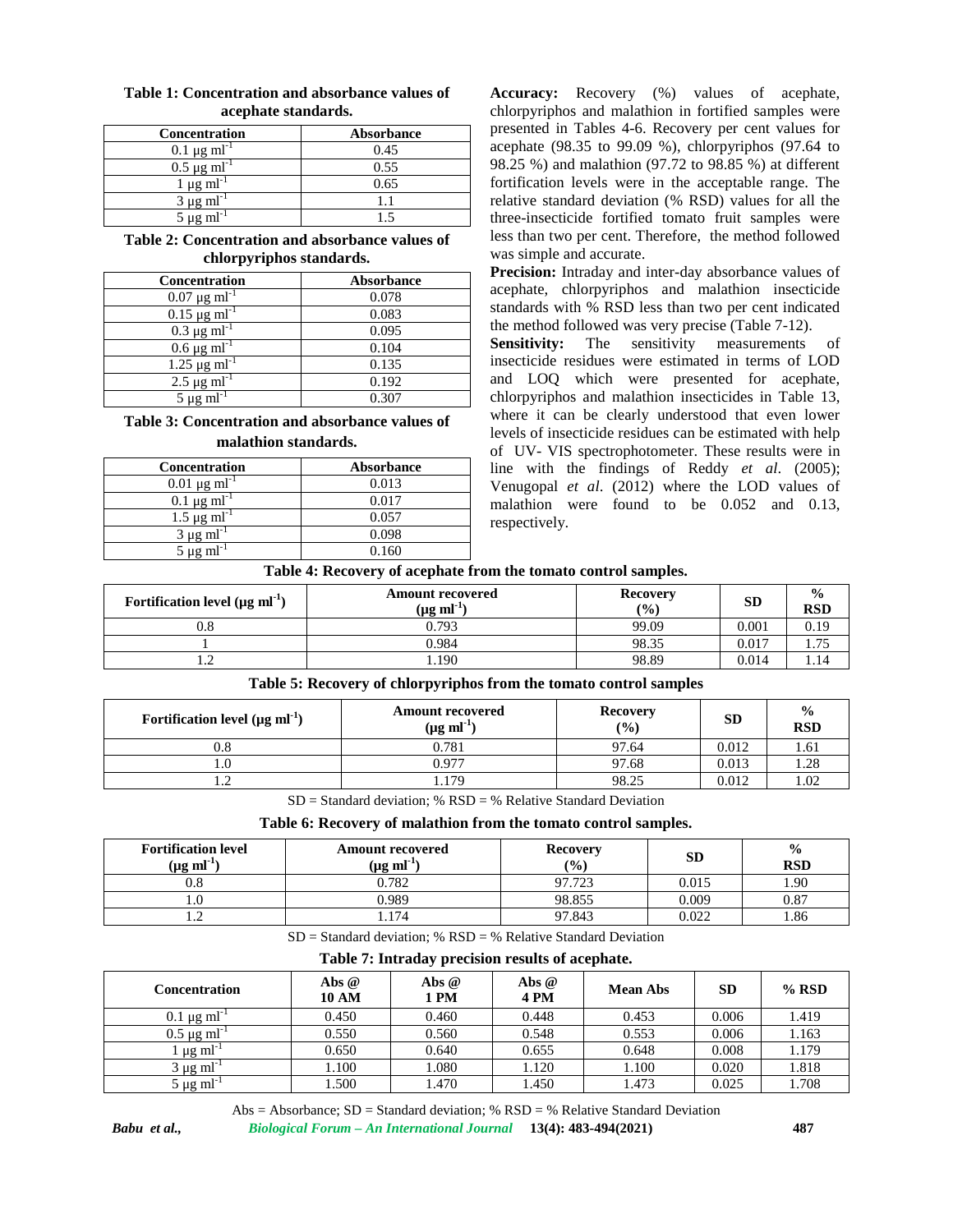| Concentration                  | Abs $@$<br>Day 1 | Abs @<br>Day 2 | Abs @<br>Day 3 | <b>Mean Abs</b> | <b>SD</b> | $\frac{0}{0}$<br><b>RSD</b> |
|--------------------------------|------------------|----------------|----------------|-----------------|-----------|-----------------------------|
| $0.1 \mu g$ ml                 | 0.450            | 0.458          | 0.448          | 0.452           | 0.005     | 1.171                       |
| $0.5 \,\mu g \,\text{ml}^{-1}$ | 0.550            | 0.565          | 0.548          | 0.554           | 0.009     | 1.676                       |
| ug ml                          | 0.650            | 0.665          | 0.655          | 0.657           | 0.008     | 1.163                       |
| $3 \mu g$ ml <sup>-</sup>      | 0.100            | 1.130          | 1.120          | 1.117           | 0.015     | 1.368                       |
| $5 \mu g$ ml <sup>-1</sup>     | .500             | .501           | .450           | l.484           | 0.029     | 1.965                       |

**Table 8: Inter-day precision results of acephate.**

Abs = Absorbance; SD = Standard deviation; % RSD = % Relative Standard Deviation

**Table 9: Intraday precision results of chlorpyriphos.**

| <b>Concentration</b>            | Abs $@$<br><b>10 AM</b> | Abs @<br>1 PM | Abs $@$<br>4PM | <b>Mean Abs</b> | <b>SD</b> | $%$ RSD |
|---------------------------------|-------------------------|---------------|----------------|-----------------|-----------|---------|
| $0.07 \mu g$ ml <sup>-1</sup>   | 0.078                   | 0.080         | 0.078          | 0.079           | 0.001     | 1.187   |
| $0.15 \mu g$ ml <sup>-1</sup>   | 0.083                   | 0.085         | 0.083          | 0.084           | 0.001     | 1.122   |
| $0.3 \mu g$ ml <sup>-1</sup>    | 0.095                   | 0.097         | 0.095          | 0.096           | 0.001     | 0.981   |
| $0.6 \,\mu g \, \text{ml}^{-1}$ | 0.104                   | 0.107         | 0.105          | 0.105           | 0.001     | 1.355   |
| $1.25 \,\mu g \text{ ml}^{-1}$  | 0.135                   | 0.139         | 0.135          | 0.136           | 0.002     | 1.615   |
| $2.5 \,\mu g \, \text{ml}^{-1}$ | 0.192                   | 0.198         | 0.198          | 0.196           | 0.003     | 1.678   |
| $5 \mu g \text{ ml}^{-1}$       | 0.307                   | 0.314         | 0.310          | 0.310           | 0.003     | 1.122   |

Abs = Absorbance;  $SD = Standard deviation$ ; %  $RSD =$  % Relative Standard Deviation

## **Table 10: Inter-day precision results of chlorpyriphos.**

| Concentration                    | Abs $@$<br>Day 1 | Abs $@$<br>Day 2 | Abs $@$<br>Day 3 | <b>Mean Abs</b> | SD    | $%$ RSD |
|----------------------------------|------------------|------------------|------------------|-----------------|-------|---------|
| $0.15 \,\mu g \,\text{ml}^{-1}$  | 0.083            | 0.086            | 0.083            | 0.084           | 0.001 | 1.478   |
| $0.3 \mu g \text{ ml}^{-1}$      | 0.095            | 0.099            | 0.095            | 0.096           | 0.002 | 1.917   |
| $0.6 \,\mu g \, \text{ml}^{-1}$  | 0.104            | 0.107            | 0.104            | 0.105           | 0.002 | 1.537   |
| $1.25 \,\mu g \,\text{ml}^{-1}$  | 0.135            | 0.138            | 0.134            | 0.136           | 0.002 | 1.592   |
| $2.5 \,\mu g \,\text{ml}^{-1}$   | 0.192            | 0.199            | 0.197            | 0.196           | 0.003 | 1.754   |
| $5~\mu{\rm g}~{\rm m}$ l $^{-1}$ | 0.307            | 0.317            | 0.309            | 0.311           | 0.005 | 1.580   |

Abs = Absorbance;  $SD = Standard deviation$ ; %  $RSD =$  % Relative Standard Deviation

### **Table 11: Intraday precision results of malathion.**

| <b>Concentration</b>             | Abs @<br><b>10 AM</b> | Abs $@$<br>1 PM | Abs @<br>4PM | <b>Mean Abs</b> | <b>SD</b> | $\frac{0}{0}$<br><b>RSD</b> |
|----------------------------------|-----------------------|-----------------|--------------|-----------------|-----------|-----------------------------|
| $0.01 \,\mu g \,\text{ml}^{-1}$  | 0.013                 | 0.013           | 0.013        | 0.013           | 0.0002    | 1.671                       |
| $0.10 \,\mu g \, \text{ml}^{-1}$ | 0.017                 | 0.017           | 0.017        | 0.017           | 0.0002    | 1.455                       |
| 1.50 μg ml <sup>-1</sup>         | 0.057                 | 0.058           | 0.056        | 0.057           | 0.0008    | 1.433                       |
| $3.00 \,\mu g \text{ ml}^{-1}$   | 0.098                 | 0.098           | 0.100        | 0.098           | 0.0011    | 1.133                       |
| $5.00 \,\mathrm{\mu g\,ml}^{-1}$ | 0.160                 | 0.166           | 0.165        | 0.163           | 0.0031    | 1.887                       |

Abs = Absorbance; SD = Standard deviation; % RSD = % Relative Standard Deviation

| Concentration                    | Ab@<br>Day 1 | Abs $@$<br>Day 2 | Abs @<br>Day 3 | <b>Mean Abs</b> | <b>SD</b> | $\frac{0}{0}$<br><b>RSD</b> |
|----------------------------------|--------------|------------------|----------------|-----------------|-----------|-----------------------------|
| $0.01 \,\mu g \,\text{ml}^{-1}$  | 0.013        | 0.013            | 0.013          | 0.013           | 0.0003    | 1.989                       |
| $0.10 \,\mathrm{\mu g\,ml}^{-1}$ | 0.017        | 0.017            | 0.017          | 0.017           | 0.0003    | 1.499                       |
| $1.50 \,\mathrm{\mu g\,ml}^{-1}$ | 0.057        | 0.058            | 0.057          | 0.057           | 0.0005    | 0.859                       |
| $3.00 \,\mu g \text{ ml}^{-1}$   | 0.098        | 0.098            | 0.100          | 0.099           | 0.0011    | 1.126                       |
| $5.00 \,\mu g \,\text{ml}^{-1}$  | 0.160        | 0.160            | 0.165          | 0.162           | 0.0032    | 1.968                       |

Abs = Absorbance;  $SD = Standard deviation$ ; %  $RSD =$  % Relative Standard Deviation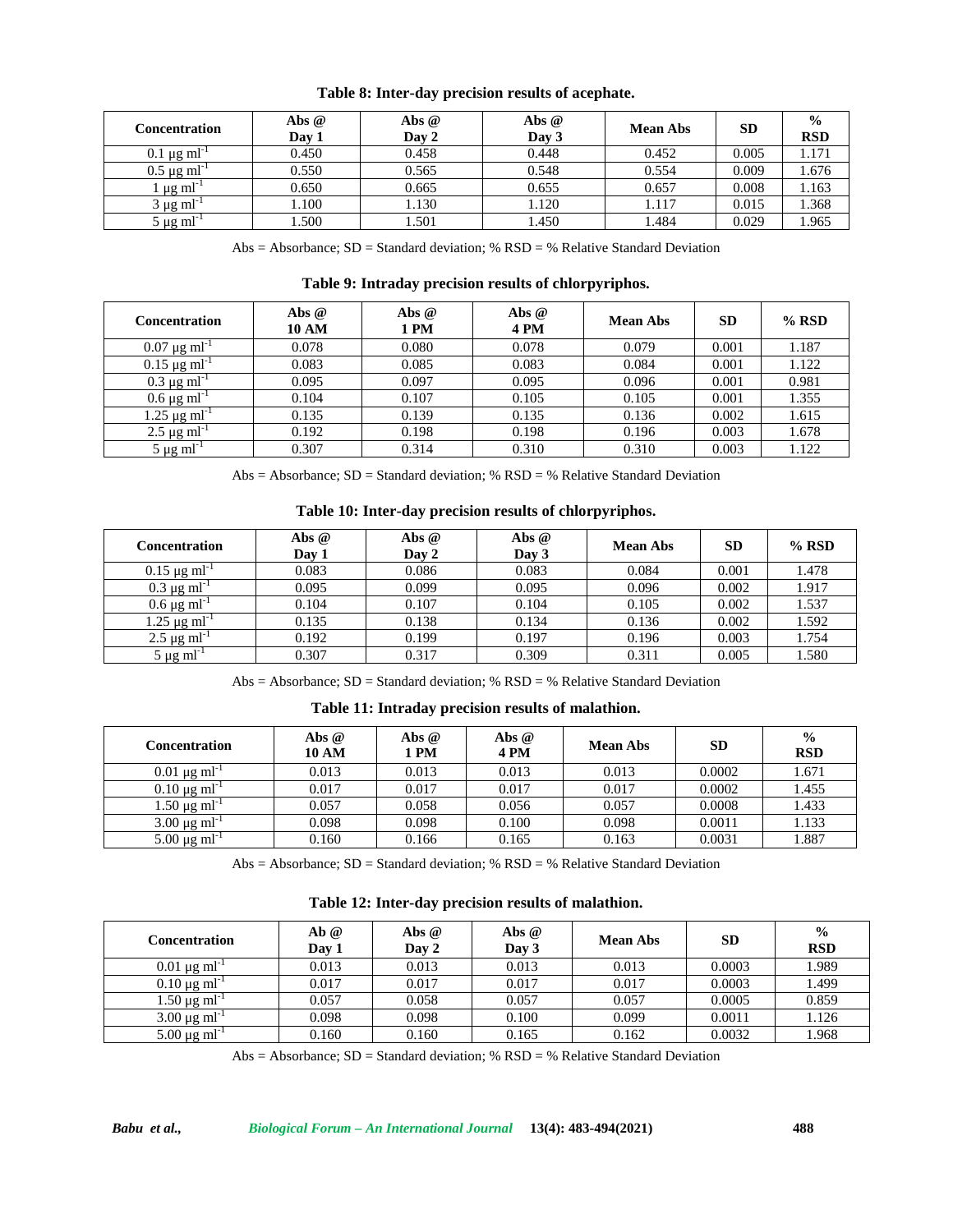| Sr. No. | <b>Insecticide</b> | <b>Blank Absorbance</b> |         | Mean    | <b>SD</b> | LOD    | <b>LOO</b> |        |
|---------|--------------------|-------------------------|---------|---------|-----------|--------|------------|--------|
|         |                    |                         |         | ш       |           |        |            |        |
|         | Acephate           | 0.4265                  | 0.4260  | 0.4268  | 0.4264    | 0.0004 | 0.0062     | 0.0188 |
| ,.      | Chlorpyriphos      | 0.0001                  | 0.0012  | 0.00105 | 0.0008    | 0.0006 | 0.0428     | 0.1296 |
| J .     | Malathion          | 0.0054                  | 0.00565 | 0.00552 | 0.0055    | 0.0001 | 0.0143     | 0.0432 |

**Table 13: Sensitivity measurements for acephate, chlorpyriphos and malathion insecticide residues.**

 $SD = Standard deviation$ ;  $LOD = Limit of detection$ ;  $LOQ = Limit of quantification$ 

**Repeatability:** Absorbance values of the respective times repeatedly with % RSD less than two per cent

confirmed the method to be accurate and precise.

| Concentration                | Abs I  | Abs II | Abs III | Abs IV | Abs V | Abs VI | Mean<br>Abs | <b>SD</b> | $%$ RSD |
|------------------------------|--------|--------|---------|--------|-------|--------|-------------|-----------|---------|
| $0.5 \mu$ g ml <sup>-1</sup> | 0.550  | 0.560  | 0.548   | 0.550  | 0.565 | 0.548  | 0.554       | 0.007     | 1.302   |
| $\mu$ µg ml <sup>-1</sup>    | 0.650  | 0.640  | 0.655   | 0.650  | 0.665 | 0.655  | 0.653       | 0.008     | 1.259   |
| 3 µg ml $^{-1}$              | 1.100  | .080   | .120    | .100   | .130  | 1.120  | .108        | 0.018     | 1.656   |
| 5 µg ml <sup>-1</sup>        | . .500 | .470   | .450    | .500   | .501  | .450   | 1.479       | 0.025     | 1.692   |

**Table 14: Repeatability results of acephate.**

Abs = Absorbance;  $SD = Standard deviation$ ; %  $RSD =$  % Relative Standard Deviation

| Tuble Ict Itepenmonty Testito of emoty (Tiphost |       |          |         |        |       |        |             |           |         |
|-------------------------------------------------|-------|----------|---------|--------|-------|--------|-------------|-----------|---------|
| <b>Concentration</b>                            | Abs   | Abs<br>Н | Abs III | Abs IV | Abs V | Abs VI | Mean<br>Abs | <b>SD</b> | $%$ RSD |
| $0.15 \,\mathrm{\mu g\,ml^{-1}}$                | 0.083 | 0.085    | 0.083   | 0.083  | 0.085 | 0.083  | 0.084       | 0.001     | 1.003   |
| $0.3 \,\mu g \,\text{ml}^{-1}$                  | 0.095 | 0.097    | 0.095   | 0.095  | 0.097 | 0.095  | 0.096       | 0.001     | 0.878   |
| $0.6 \,\mu g \, \text{ml}^{-1}$                 | 0.104 | 0.107    | 0.105   | 0.104  | 0.107 | 0.105  | 0.105       | 0.001     | 1.212   |
| $1.25 \,\mu g \,\text{ml}^{-1}$                 | 0.135 | 0.139    | 0.135   | 0.135  | 0.139 | 0.135  | 0.136       | 0.002     | 1.445   |
| $2.5 \,\mu g \, \text{ml}^{-1}$                 | 0.192 | 0.198    | 0.198   | 0.192  | 0.198 | 0.198  | 0.196       | 0.003     | 1.501   |
| $5 \mu g$ ml <sup>-1</sup>                      | 0.307 | 0.314    | 0.310   | 0.307  | 0.314 | 0.310  | 0.310       | 0.003     | 1.003   |

**Table 15: Repeatability results of chlorpyriphos.**

Abs = Absorbance;  $SD = Standard deviation$ ; %  $RSD =$  % Relative Standard Deviation

### **Table 16: Repeatability results of malathion.**

| Concentration                   | Abs I | Abs II | Abs III | Abs IV | Abs V | Abs VI | <b>Mean Abs</b> | <b>SD</b> | $%$ RSD |
|---------------------------------|-------|--------|---------|--------|-------|--------|-----------------|-----------|---------|
| $0.01 \,\mu g \,\text{ml}^{-1}$ | 0.013 | 0.013  | 0.013   | 0.013  | 0.013 | 0.013  | 0.013           | 0.0002    | 1.644   |
| $0.1 \,\mu g \, \text{ml}^{-1}$ | 0.017 | 0.017  | 0.017   | 0.017  | 0.017 | 0.017  | 0.017           | 0.0002    | 1.345   |
| $1.5 \,\mu g \, \text{ml}^{-1}$ | 0.057 | 0.058  | 0.056   | 0.057  | 0.058 | 0.057  | 0.057           | 0.0006    | 1.064   |
| $3 \mu g$ ml <sup>-1</sup>      | 0.098 | 0.098  | 0.100   | 0.098  | 0.098 | 0.100  | 0.098           | 0.0010    | 1.014   |
| $5 \mu g$ ml <sup>-1</sup>      | 0.160 | 0.166  | 0.165   | 0.160  | 0.160 | 0.165  | 0.163           | 0.0030    | 1.817   |

Abs = Absorbance;  $SD = Standard deviation$ ; %  $RSD =$  % Relative Standard Deviation

**Determination of Acephate Residues with Spectrophotometer.** The wavelength scans of acephate working standards and the tomato fruit samples collected at the 2 HAS, 1, 3 and 5 DAS were

insecticide standards (Tables 14, 15) were taken six

depicted in Fig. 4-8. Wavelength scan graphs of tomato fruit samples showed peaks near 380 nm that coincided with that of the standards reference graph of the acephate.



**Fig. 4.** Wavelength scan of acephate standards.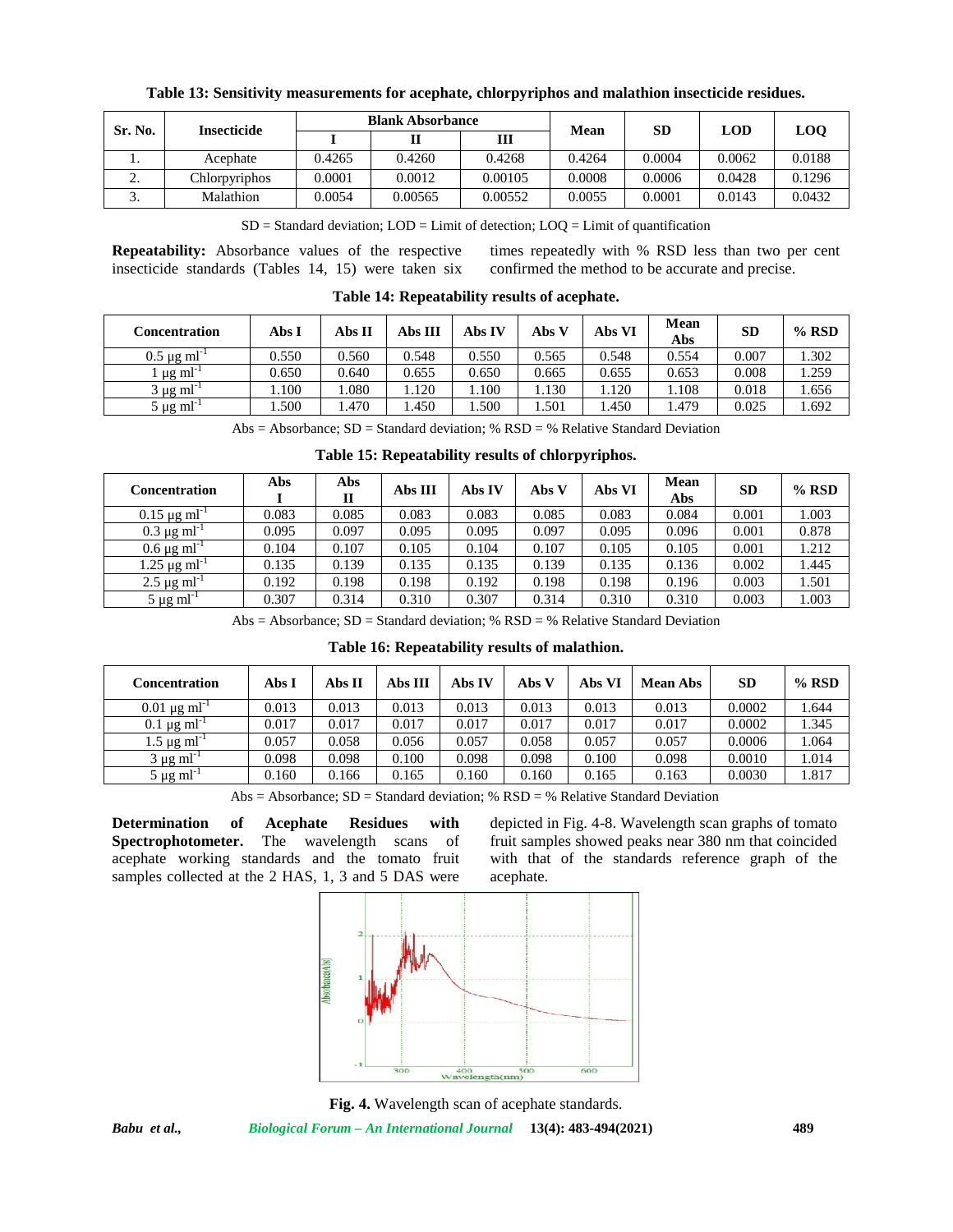

**Fig. 5.** Wavelength scan of tomato fruit sample from acephate treatment at 2 HAS.



**Fig. 6.** Wavelength scan of tomato fruit sample from acephate treatment at 1 DAS.

The residue values obtained from the regression equation of acephate were presented in Table 17. The residues at two HAS, 1, 3, and 5 DAS were found to be 5.426, 4.376, 1.464, 0.319 mg kg<sup>-1</sup> respectively. The residues in the samples collected at the 7 and 10 DAS were found to be at BDL, where the limit of detection was 0.0062 (Table 13).

The MRL for acephate in tomato as per Codex Alimentarius Commission (CAC, 2009) was 1 mg kg-1 whereas no MRL was given for acephate in tomato by



**Fig. 7.** Wavelength scan of tomato fruit sample from acephate treatment at 3 DAS.



**Fig. 8.** Wavelength scan of tomato fruit sample from acephate treatment at 5 DAS.

the Food Safety Standards Authority of India (FSSAI, 2019). As the tomato samples which were collected at 5 DAS have residues below MRL, a minimum of five days safe waiting period may be required for the acephate residues to decline below MRL. These results were in line with the findings of Singh *et al*. (2019) who stated that acephate residues on tomato and cucumber were reduced to half in less than two days with a safe waiting period of nine days.

|                        |            |            | Residues (mg $kg^{-1}$ ) |                   | $MRL(1 mg kg-1)$ |
|------------------------|------------|------------|--------------------------|-------------------|------------------|
| <b>Interval</b> (Days) |            | ĸ٠         | K3                       | $Mean \pm SD$     |                  |
|                        | 5.430      | 5.429      | 5.420                    | $5.426 \pm 0.006$ | Above MRL        |
|                        | 4.380      | 4.377      | 4.370                    | $4.376 \pm 0.005$ | Above MRL        |
|                        | .469       | 1.465      | 1.458                    | $1.464 \pm 0.006$ | Above MRL        |
|                        | 0.323      | 0.315      | 0.318                    | $0.319 + 0.004$   | <b>Below MRL</b> |
|                        | <b>BDL</b> | <b>BDL</b> | <b>BDL</b>               |                   |                  |
| 10                     | <b>BDL</b> | <b>BDL</b> | <b>BDL</b>               |                   |                  |

**Table 17: Residues of acephate in the tomato samples.**

MRL = Maximum Residue Limit as per Codex Alimentarius Commission (CAC); BDL = Below Detectable Limits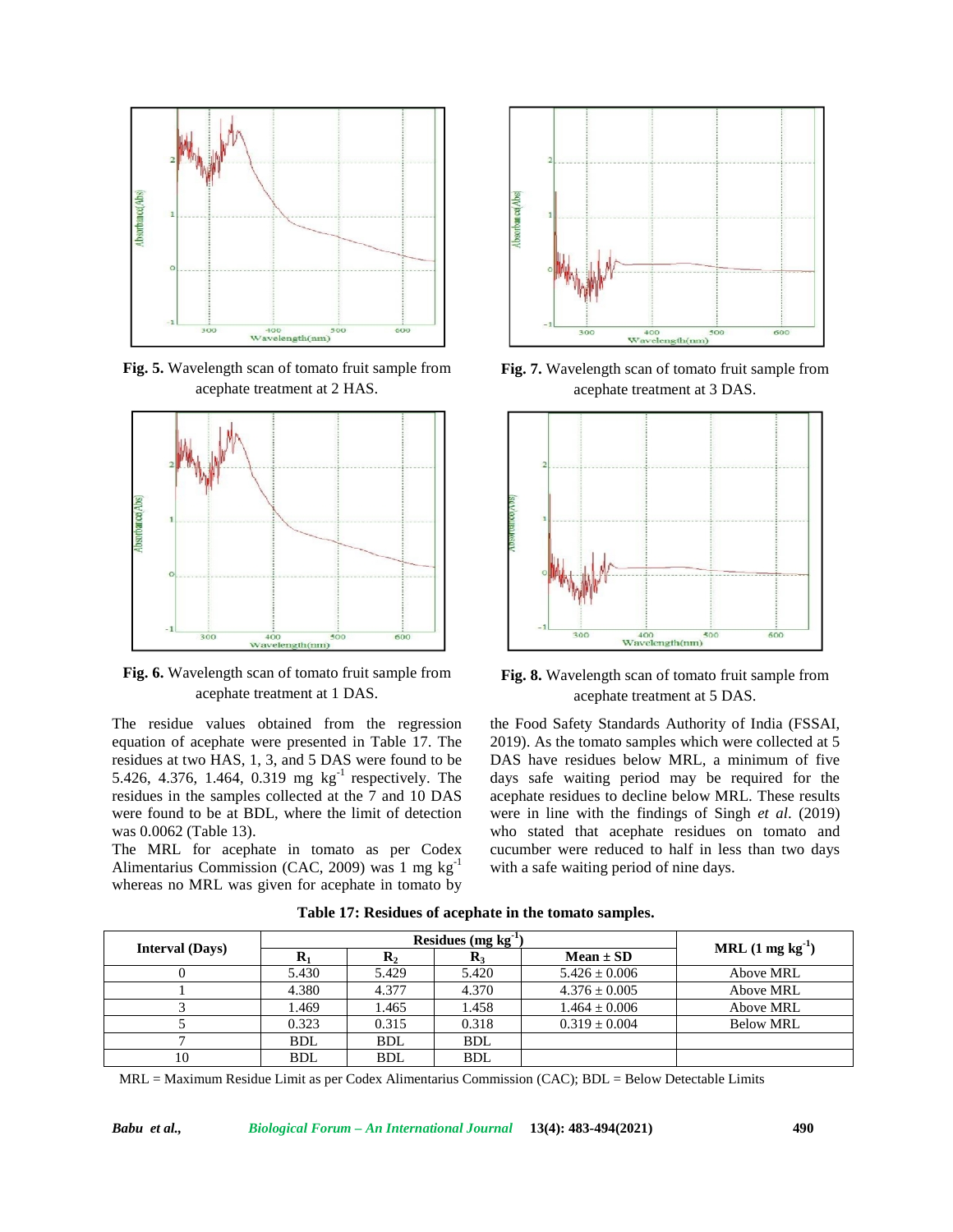**Determination of Chlorpyriphos Residues with Spectrophotometer.** In Fig. 9-14, wavelength scan graphs of chlorpyriphos working standards and tomato fruit samples collected at the 2 HAS, 1, 3, 5 and 7 DAS were indicated. The peak absorbance was noticed near 290 nm that corresponded with that of the standards reference graph of the chlorpyriphos.



**Fig. 9.** Wavelength scan of chlorpyriphos standards.



**Fig. 10.** Wavelength scan of tomato fruit sample from chlorpyriphos treatment at 2 HAS.



**Fig. 11.** Wavelength scan of tomato fruit sample from chlorpyriphos treatment at 1 DAS.



**Fig. 12.** Wavelength scan of tomato fruit sample from chlorpyriphos treatment at 3 DAS.



**Fig. 13.** Wavelength scan of tomato fruit sample from chlorpyriphos treatment at 5 DAS.





The chlorpyriphos residues values obtained from the regression equation at 2 HAS, 1, 3, 5, and 7 DAS were found to be 6.846, 5.390, 4.469, 1.279 and 0.286 mg kg<sup>-</sup> <sup>1</sup>, respectively (Table 17). The residues in the samples collected at 10 DAS had negligible quantities *i.e*., below detectable limits (BDL) where the LOD for chlorpyriphos was 0.043 (Table 13).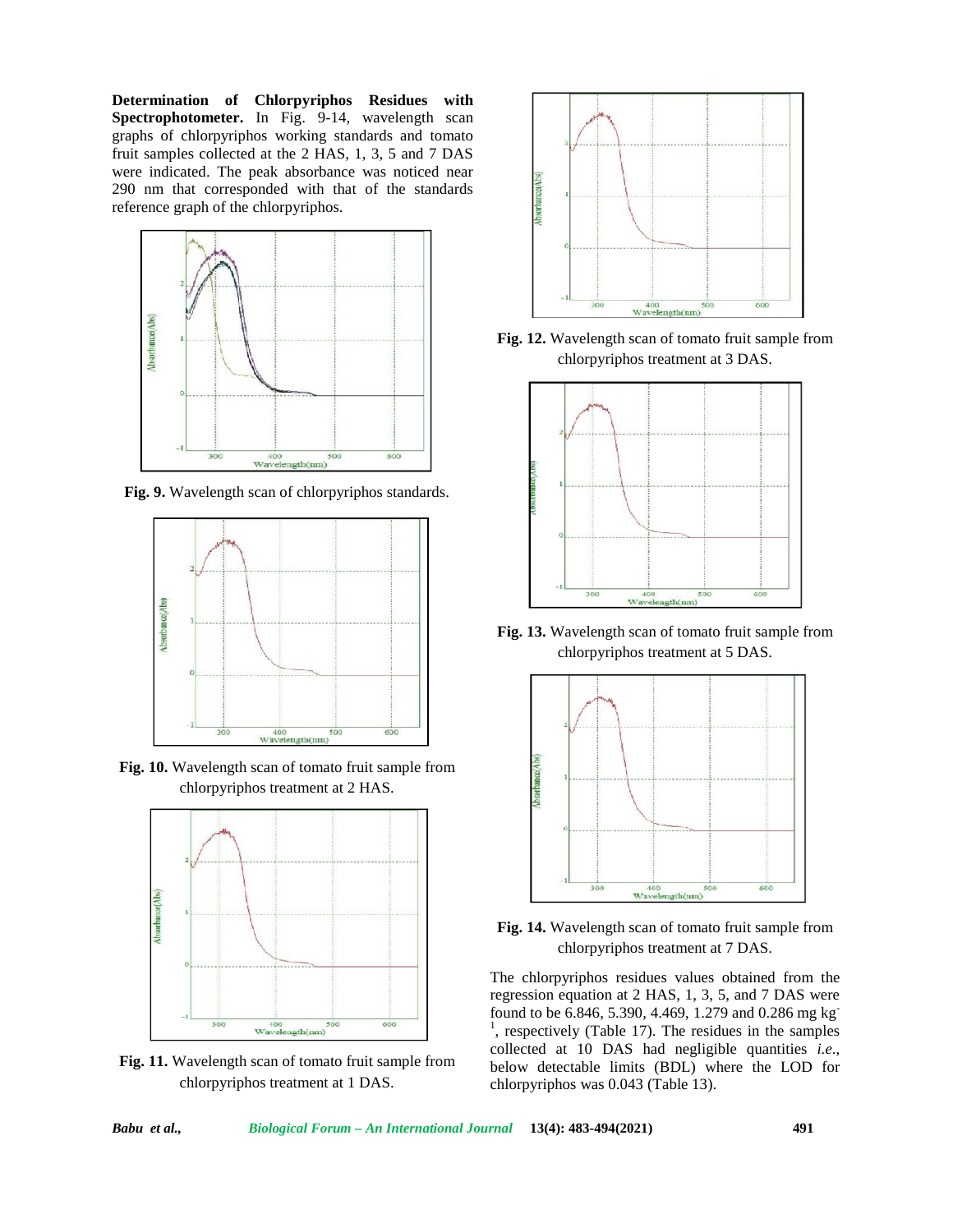The maximum residue limit for chlorpyriphos as per the Food Safety Standards Authority of India (FSSAI, 2019) is 0.5 mg  $kg^{-1}$ . The samples which were collected were at 7 DAS showed residues below MRL and those collected at 10 DAS showed the residues below detectable limits. Therefore, a safe waiting period of minimum seven days may be required for chlorpyriphos to decline below MRL in tomatoes. These results were

in line with the findings of Singh *et al*., (2019) where the chlorpyriphos residues on tomato and cucumber were reduced to half in less than two days with a safe waiting period 10 days. Spectrophotometric analysis done by Thakur *et al*. (2017); Joshi *et al*. (2017) in cauliflower and tomato samples showed chlorpyriphos residues in the range of 2.93 to 6.83 mg  $kg^{-1}$  and these results were in line with the above findings.

|                        |            | Residues $(mg kg^{-1})$ |                |                    | MRL $(0.5 \text{ mg kg}^{-1})$ |  |
|------------------------|------------|-------------------------|----------------|--------------------|--------------------------------|--|
| <b>Interval</b> (Days) |            | $\mathbf{R}_{2}$        | $\mathbf{R}_3$ | $Mean \pm SD$      |                                |  |
|                        | 6.850      | 6.848                   | 6.839          | $6.846 \pm 0.005$  | Above MRL                      |  |
|                        | 5.395      | 5.383                   | 5.394          | $5.390 \pm 0.006$  | Above MRL                      |  |
|                        | 4.470      | 4.470                   | 4.467          | $4.469 \pm 0.0013$ | Above MRL                      |  |
|                        | 1.280      | 1.278                   | 1.278          | $1.279 \pm 0.0010$ | Above MRL                      |  |
|                        | 0.287      | 0.287                   | 0.286          | $0.286 \pm 0.0005$ | <b>Below MRL</b>               |  |
| 10                     | <b>BDL</b> | <b>BDL</b>              | <b>BDL</b>     |                    |                                |  |
|                        |            |                         |                |                    |                                |  |

**Table 18: Residues of chlorpyriphos in the tomato samples.**

MRL = Maximum Residue Limit as per Food Safety Standards Authority of India (FSSAI); BDL = Below Detectable Limits

**Determination of Malathion Residues with Spectrophotometer.** The wavelength scans of the malathion working standards and fruit samples collected at the 2 HAS, 1, 3 and 5 DAS were depicted in Fig. 15-19. The wavelength scan graphs of tomato fruit samples showed peak absorbance near 760 nm and were matched with that of the standards reference graph (Fig. 15) of the malathion.



**Fig. 15.** Wavelength scan of malathion standards.



**Fig. 16.** Wavelength scan of tomato fruit sample from malathion treatment at 2 HAS.



**Fig. 17.** Wavelength scan of tomato fruit sample from malathion treatment at 1 DAS.



**Fig. 18.** Wavelength scan of tomato fruit sample from malathion treatment at 3 DAS.



**Fig. 19.** Wavelength scan of tomato fruit sample from malathion treatment at 5 DAS.

*Babu et al., Biological Forum – An International Journal* **13(4): 483-494(2021) 492**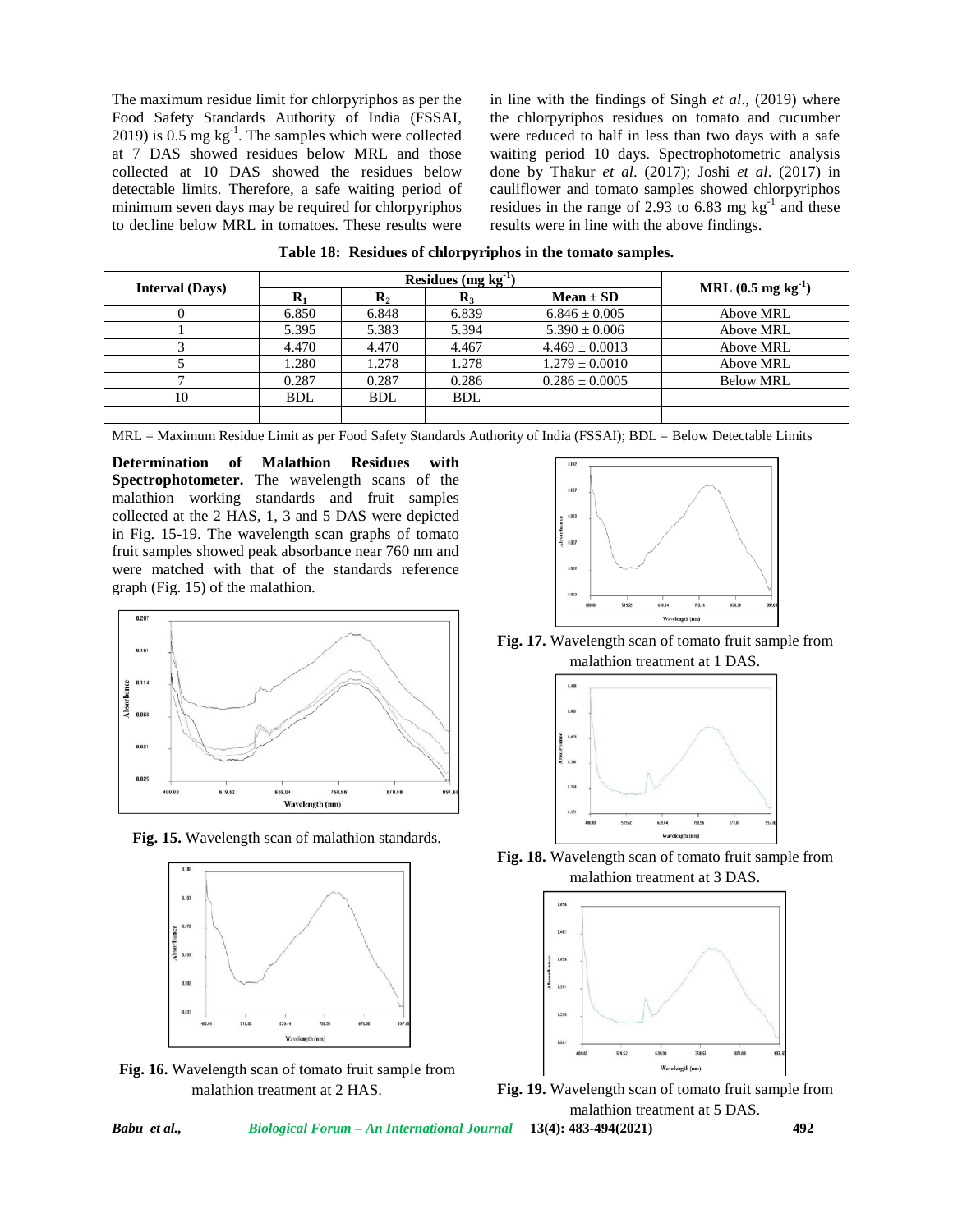The MRL for malathion in tomatoes as per the Food Safety Standards Authority of India (FSSAI, 2019) is 3 mg kg<sup>-1</sup>. The samples which were collected at 2 HAS, 1, 3 and 5 DAS (Table 18) showed residues of 8.465, 7.112, 5.911 and  $1.586$  mg kg<sup>-1</sup> respectively. Similarly, the samples collected at 7 and 10 DAS showed the malathion levels below detectable limits where the LOD for malathion was 0.014 (Table 13). Therefore, a safe waiting period of five days may be required for malathion to decline below MRL in tomatoes. These

results were in line with the findings of Paneru *et al*. (2012) where the malathion residues on tomato and cauliflower were reduced to half within three days provided with a safe waiting period of five days. Analysis of malathion in cauliflower, cabbage and spinach samples were done by Mathew *et al*. (2007), Gouda *et al*. (2010); Tiwari and Asthana (2012); Venugopal *et al*., (2012); Pandey *et al*. (2014) detected residues in the range of 1.256 to 11 mg  $kg^{-1}$ .

|                        |            | Residues $(mg kg^{-1})$ | MRL $(0.5 \text{ mg kg}^{-1})$ |                    |                  |
|------------------------|------------|-------------------------|--------------------------------|--------------------|------------------|
| <b>Interval</b> (Days) |            | $\mathbf{K}_2$          | $\mathbf{R}_3$                 | $Mean \pm SD$      |                  |
|                        | 6.850      | 6.848                   | 6.839                          | $6.846 \pm 0.005$  | Above MRL        |
|                        | 5.395      | 5.383                   | 5.394                          | $5.390 + 0.006$    | Above MRL        |
|                        | 4.470      | 4.470                   | 4.467                          | $4.469 + 0.0013$   | Above MRL        |
|                        | 1.280      | 1.278                   | 1.278                          | $1.279 \pm 0.0010$ | Above MRL        |
|                        | 0.287      | 0.287                   | 0.286                          | $0.286 \pm 0.0005$ | <b>Below MRL</b> |
| 10                     | <b>BDL</b> | <b>BDL</b>              | <b>BDL</b>                     |                    |                  |
|                        |            |                         |                                |                    |                  |

| Table 18: Residues of chlorpyriphos in the tomato samples. |  |  |  |  |
|------------------------------------------------------------|--|--|--|--|
|------------------------------------------------------------|--|--|--|--|

MRL = Maximum Residue Limit as per Food Safety Standards Authority of India (FSSAI); BDL = Below Detectable Limits

|  |  | Table 19: Residues of malathion in the tomato samples. |
|--|--|--------------------------------------------------------|
|--|--|--------------------------------------------------------|

| <b>Interval</b> (Days) |            |                  | Residues $(mg kg^{-1})$ |                   | MRL $(3 \text{ mg kg}^{-1})$ |
|------------------------|------------|------------------|-------------------------|-------------------|------------------------------|
|                        |            | $\mathbf{R}_{2}$ | K3                      | $Mean \pm SD$     |                              |
|                        | 8.488      | 8.488            | 8.419                   | $8.465 \pm 0.040$ | Above MRL                    |
|                        | 7.113      | 7.113            | 7.110                   | $7.112 + 0.002$   | Above MRL                    |
|                        | 5.911      | 5.876            | 5.945                   | $5.911 \pm 0.034$ | Above MRL                    |
|                        | 1.615      | 1.581            | 1.564                   | $1.586 \pm 0.026$ | <b>Below MRL</b>             |
|                        | <b>BDL</b> | <b>BDL</b>       | <b>BDL</b>              |                   |                              |
| 10                     | <b>BDL</b> | <b>BDL</b>       | <b>BDL</b>              |                   |                              |

MRL = Maximum Residue Limit as per Food Safety Standards Authority of India (FSSAI); BDL = Below Detectable Limits

#### **SUMMARY AND CONCLUSIONS**

Analysis of tomato fruit samples collected from the acephate and malathion treatments showed the residues up to 3 DAS and the samples collected after 5 DAS showed the residues below MRL  $(1, 3 \text{ mg kg}^{-1})$ . Similarly, the samples collected from the chlorpyriphos treatment showed residues up to 5 DAS and thereafter the samples collected exhibited residues below MRL  $(0.5 \text{ mg kg}^{-1})$ . The tomato fruit samples collected from acephate, chlorpyriphos and malathion treated fields showed below detectable levels of residues at 7, 10 and 7 DAS, respectively. Therefore, a safe waiting period of 5-7 days may be recommended for fruit picking after spraying with acephate, chlorpyriphos and malathion residues in tomato crop.

### **FUTURE SCOPE**

*Babu et al., Biological Forum – An International Journal* **13(4): 483-494(2021) 493** The use of pesticides on vegetables is an inevitable part of agriculture but their unscientific usage may lead to serious health problems. Therefore this is the need of the hour to make some significant efforts to reduce the intake of pesticides for leading a healthier life. Research in this direction will allow bringing the pesticide residues below their maximum residue limits

and help to produce chemical-free, safe and good quality food for the upcoming generations.

#### **REFERENCES**

- Ahluwalia, V. K. (2019). *The Environment*. The energy and resources institute (TERI). TERI press. New Delhi. 196.
- Aktar, W., Sengupta, D., & Chowdar, D. (2009). Impact of Pesticides Use in Agriculture: Their Benefits and Hazards. *Interdisciplinary Toxicology*, *2*(1): 1-12.
- Bankar. R., Ray, A. K., Kumar, A., & Adeppa, K. (2012). Organochlorine Pesticide Residues in Vegetables of Three Major Markets in Uttar Pradesh, India. *Acta Biologica*, *1*(1): 77-80.
- Cerejeira, M. J., Viana, P., & Batista, S. (2003). Pesticides in Portuguese Surface and Ground Waters. *Water Research*, *37*(5): 1055-1063.
- Codex Alimentarius Commission (CAC). 2009. Codex general standard for contaminants and toxins in food and feed.<www.fao.org>.
- Cooper, J., & Dobson, H. (2007). The Benefits of Pesticides to Mankind and the Environment. *Crop Protection*, *26*(9): 1337-1348.
- Ecobichon, D. J. (2000). Our Changing Perspectives on Benefit and Risks of Pesticides: A Historical Overview. *Neuro Toxicology*, *21*(1-2): 211-218.